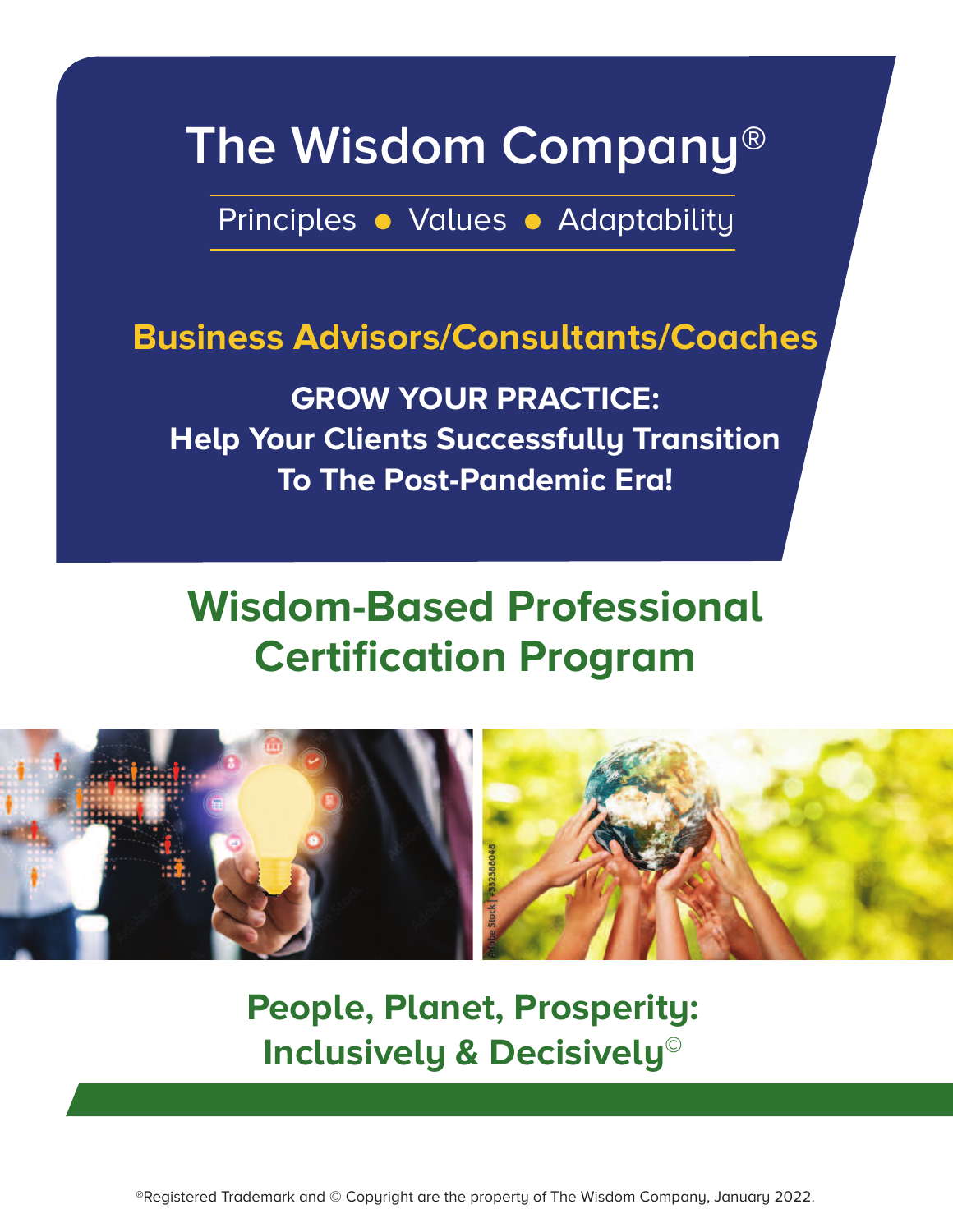# **Revitalize Your Practice Now:**

**Prepare for the Post-Pandemic World And Deliver Experiential Wisdom To Your Business Clients**



#### **open up New Sources of Income**

**Gain a Competitive edge**

**Deliver empirical Wisdom Which Is Integral to Business Success In the "New Normal"**

**take advantage of the Current Paradigm Shift Position Yourself at the Leading edge of the Post-Pandemic Paradigm Shift to the Inclusive age of Balanced Stakeholder Capitalism**

What do I do to address the long-term impact of COVID-19?

How will climate change affect my business and what do I do to ameliorate it?

How will societal change affect my business and what must I do to continue our growth?

How can I improve my business performance in a more digital world?

How does polarization affect my business outcomes and what do I do about it?

#### **If you answered YeS to any of these questions, you will find our certification program invaluable.**

The advent of COVID-19 has dramatically expanded consultancy opportunities as owners are now looking for new advice to handle this "new normal."

**the Wisdom Company**® has designed a professional certification program to help you take advantage of the current paradigm shift to a new normal for doing business. The TWC Program addresses the 5 pain points impacting businesses today: Long COVID-19, climate change, societal change for equitability and inclusivity, digitization of business operations and polarization of attitudes in business. They are pushing the paradigm shift at a faster rate than normal which is having a huge impact.

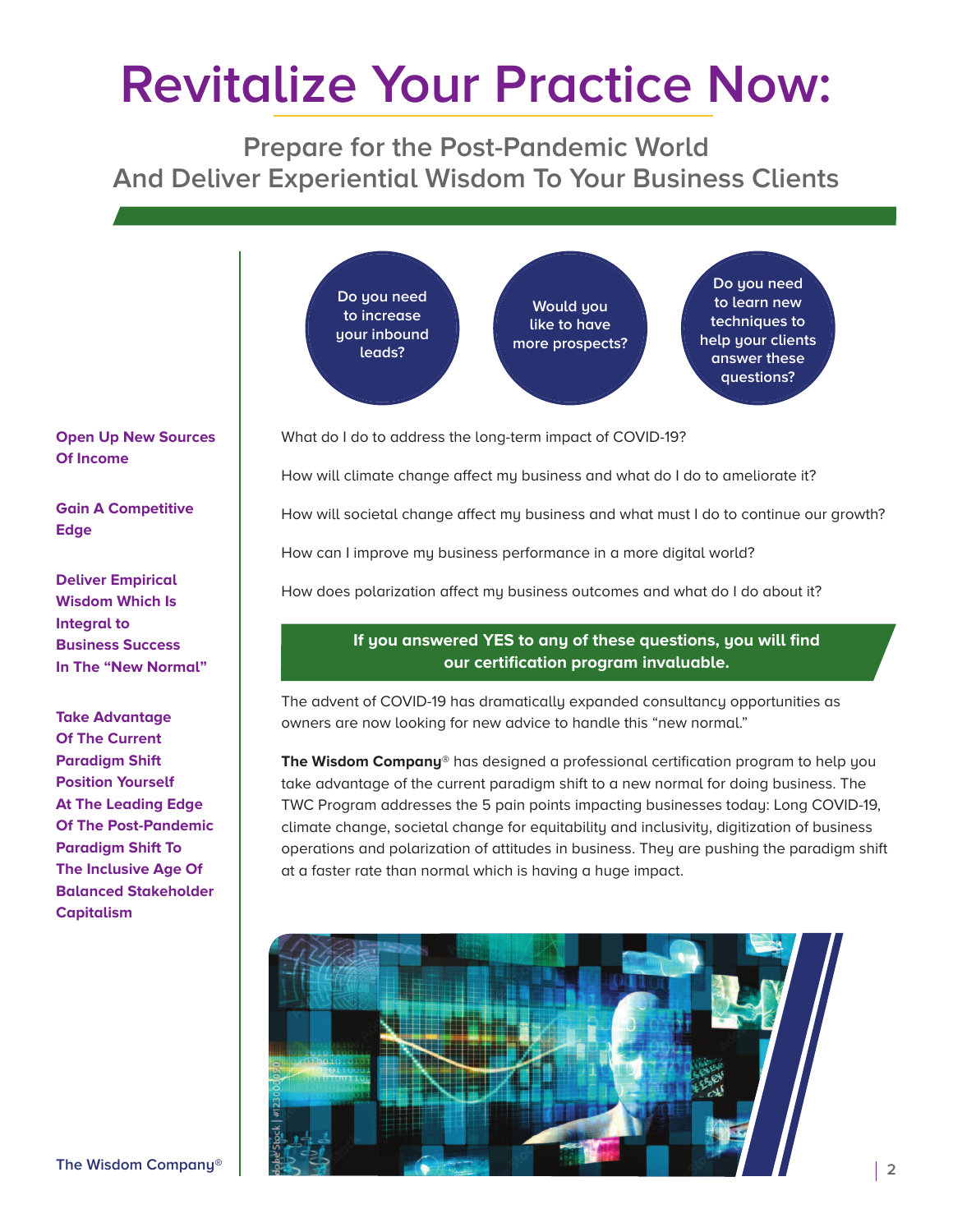### **Owners are looking for** new **answers to the new business reality that they are facing.**

As the parable states: We need a new wine skin for new wine.

#### **the Wisdom Company's Program**

will certify you to help businesses with a new model for the post-pandemic stakeholder reality.

#### empirical

ADJECTIVE based on, concerned with, or verifiable by observation or experience rather than theory or pure logic.

#### New Balanced Stakeholder Model For Doing Business

The program provides training in the wisdom-based scientifically proven Balanced Business Paradigm, positioning you at the leading edge of the post-pandemic paradigm shift to the inclusive Age of Equitable Stakeholder Capitalism. The training provides cutting-edge initiatives for your clients to experience sustained growth in the new postpandemic business reality.

#### Deliver Empirical Wisdom

**the Wisdom-Based Professional Certification Program** trains you to become an advisory expert in making **empirical** wisdom operational in your clients' companies. With over 25 years of transition experience, **the Wisdom Company's** cutting-edge training in how business is going to be done in the future is based on both empirical and academic research by applying the three characteristics of wisdom that provide the framework for you to coach your clients how to develop the art and skill of creating a rewarding wisdom-based business. The program helps you improve your clients' sustainable profitability through all their stakeholder relationships — employees, customers, suppliers, distributors, shareholders, and other stakeholders (e.g., family, non-voting shareholders, etc.).

The cutting-edge training in how business is going to be done in the future is based on both empirical and academic research by applying the three characteristics of wisdom that provide the framework for you to coach your clients how to develop the art and skill of creating a rewarding wisdom-based business.

#### Grow Your Business While Helping Your Clients Succeed

The certification program based on scientifically backed principles and wisdom-based methodology:

- $\odot$  Augments your consulting/coaching skills
- $\heartsuit$  Repositions your advisory at the cutting-edge with owners and leaders
- Enables you to offer new services to enhance your current offerings
- Positions you as a "wisdom-based" advisor/consultant/coach
- $\odot$  Provides you with a marketing differentiator
- $\odot$  Opens up new opportunities for you to brand (or re-brand) yourself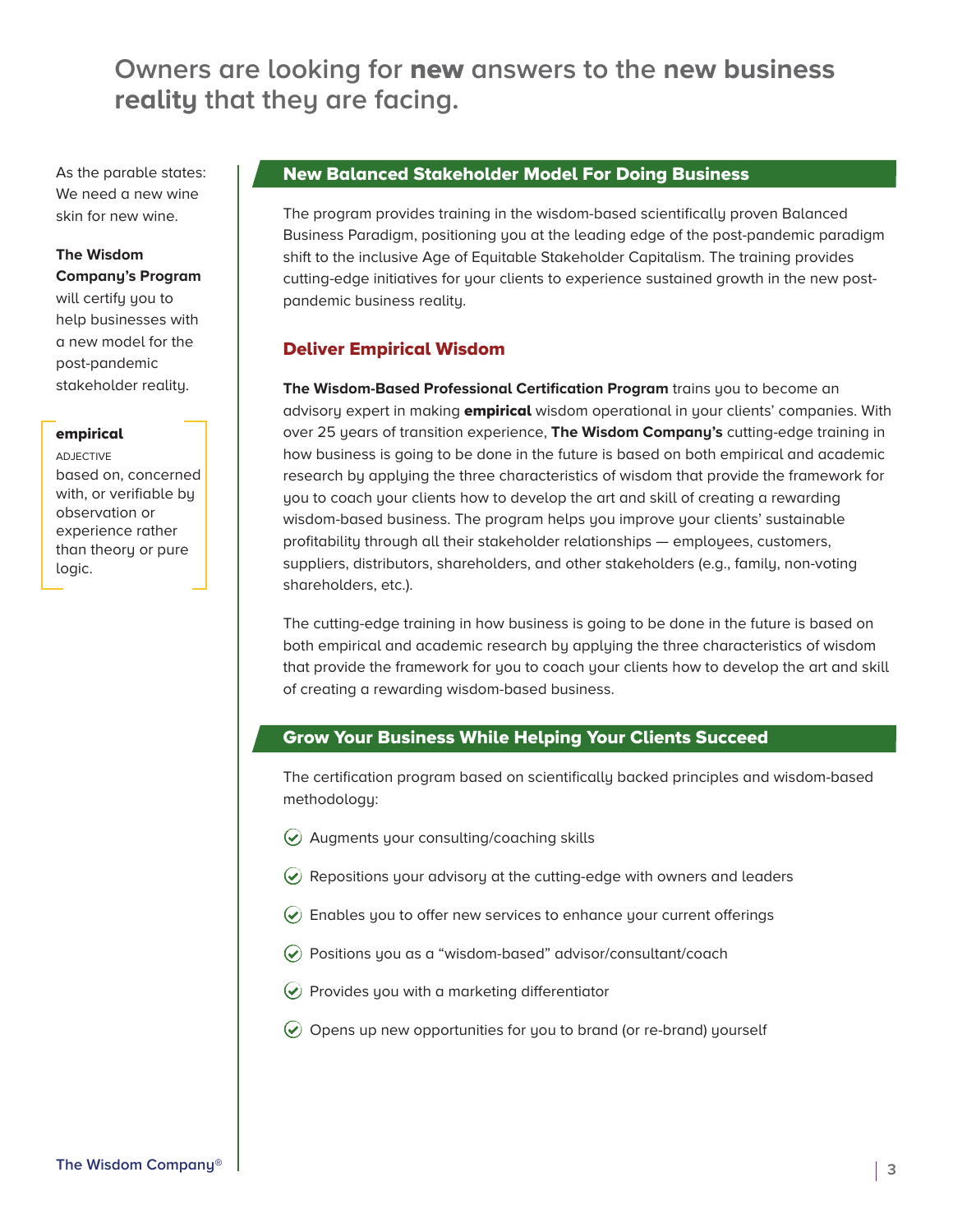#### Environmental, Social, and Corporate Governance (ESG)

is an evaluation of a firm's collective conscientiousness for social and environmental factors. It is typically a score that is compiled from data collected surrounding specific metrics related to intangible assets within the enterprise.

#### transition

NOUN the process or a period of changing from one state or condition to another.

#### Monetary And Marketing Value Of Your Being Trained

The following is a list of the monetary and marketing values of your training in the application of wisdom for company growth, making robust decisions for effective ESG implementation, and managing depolarization within businesses.

#### **the programs that are included in the certification training:**

- $\odot$  Create sustainably long-lasting income and profitability for your company
- $\heartsuit$  Provide a competitive edge by distinguishing you from your competitors
- $\odot$  Develop more "touch points" for you to work with owners
- $\heartsuit$  Raise you to the position of most trusted advisor status by providing personal support that other advisors are not able to provide
- $\odot$  Enhances your position with clients and prospects
- $\odot$  Allow you to gain a leading-edge advantage for yourself and your owners
- $\odot$  Provide confidence in knowing that you are presenting programs that are reputable and robustly based on the latest scientific information

#### New Sources Of Revenue

#### **the certification program opens new income streams by your being able to conduct:**

- 1. Client coaching
- 2. Online programs
- 3. Workshops
- 4. Ongoing support groups
- 5. Integrated Action Plan<sup>®</sup> which provides you with months-long engagement.

(Additional opportunities for training in **business succession** and **personal transition planning** are also available with the **Decide and Live Programs** from **the Wisdom Company**.)

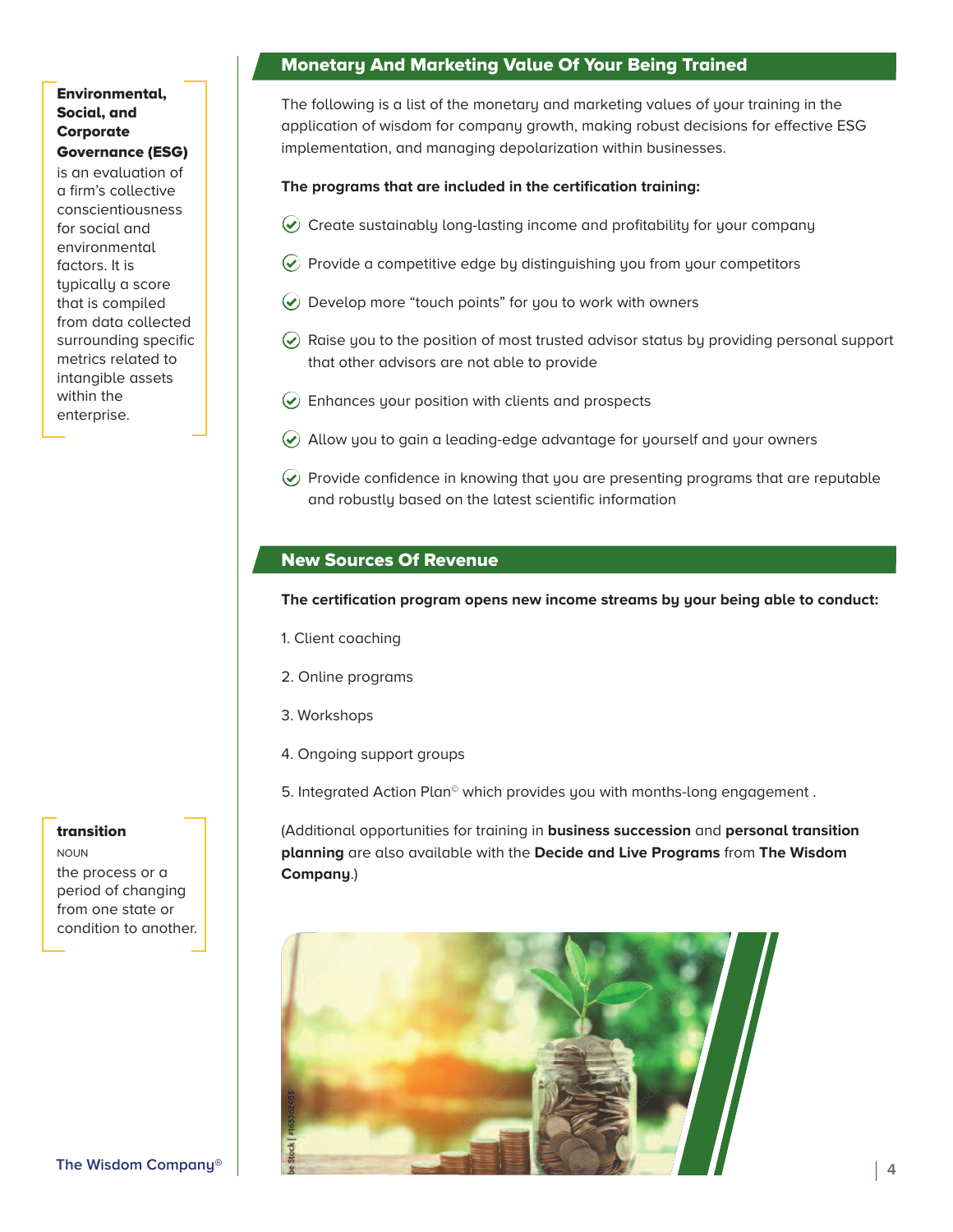#### Additional Benefits Of Being Trained In The Wisdom-Based Programs

#### **1. enhances Your Consulting effectiveness**

**In the certification program, you will understand the "Head" and "Heart" issues of clients by having access to:**

- \_\_ Decision-Making Questionnaires/Reports
- \_\_ Decision-Making Fear Questionnaires/Reports
- \_\_ Transition Fears Questionnaires/Reports

#### **2. enhances Your Selling Skills**

#### **In the training, you will receive the** How To Effectively Sell Your Services Guidebook **which shows you how to enhance your selling and communication skills by learning:**

\_\_ How to recognize the five decision-making styles of owners

- \_\_ The most effective ways to communicate and present to each style
- \_\_ The best words to use with each decision-making style

#### **3. enhances Your Clients' effectiveness**

#### **Your clients will become aware of their:**

- $\odot$  Style for making robust decisions
- $\odot$  Personality characteristics
- $\odot$  Behavioral tendencies and emotional concerns
- $\odot$  Techniques for improving communications with different styles
- Ability to reduce intra- and extra-company polarization

#### The Programs That You Will Be Trained In:

- $\odot$  Are success-oriented to help clients achieve their goals in the post-pandemic era
- $\Diamond$  Assure owners that they can learn how to manage the changes that the postpandemic era will demand of them
- Are easy to schedule and learn
- $\odot$  Are immediately applicable to an owner's business
- $\odot$  Have a beneficial effect on your client's bottom line as well as their personal outcomes.
- **The Wisdom Company® 5** (e.g. Agile, Scrum, Kanban, etc.).  $\odot$  Are adaptable and functional within established project management systems

#### effectiveness

NOUN the degree to which something is successful in producing a desired result; success.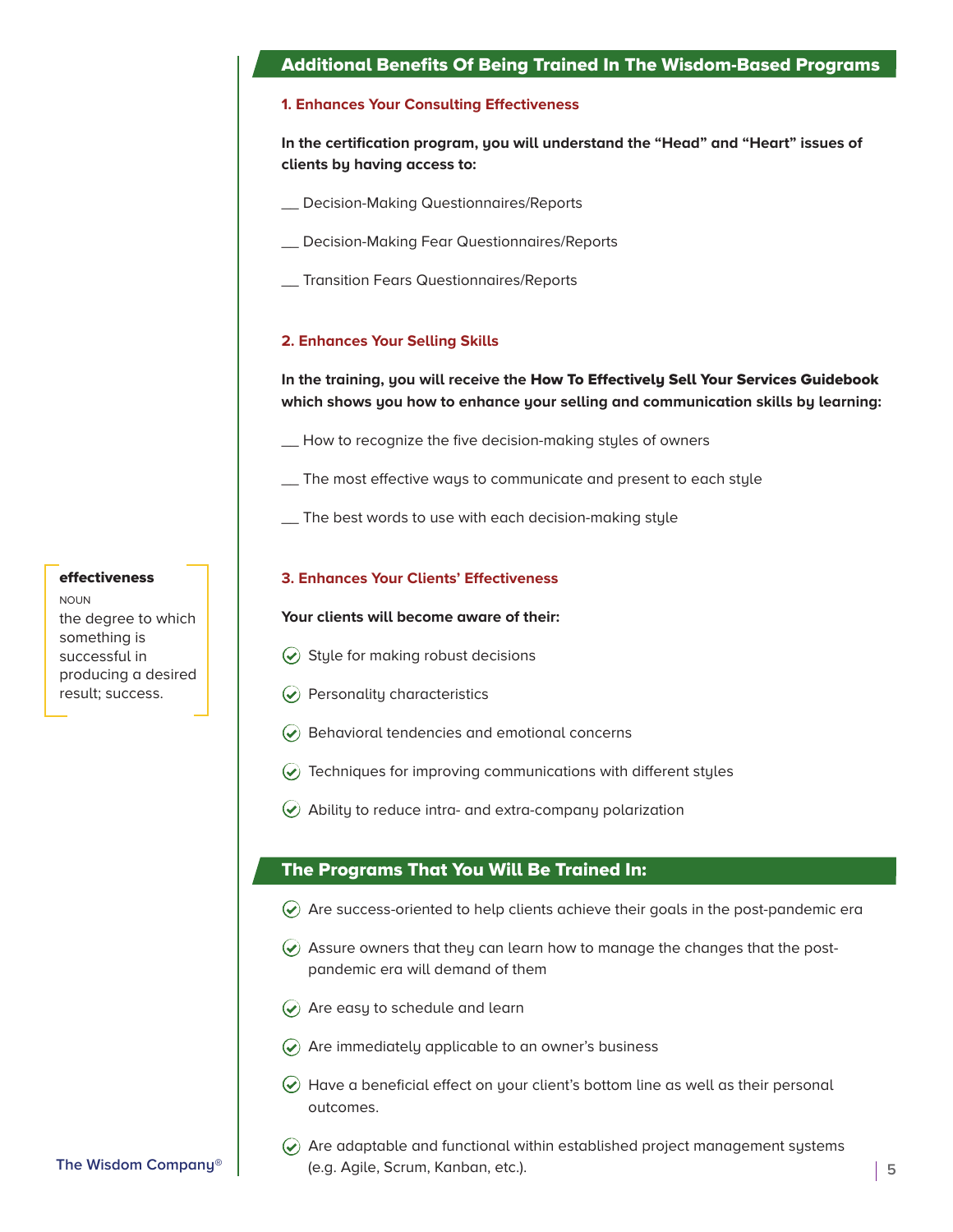#### Comprehensive Revenue Generating Programs

**In the certification program, you will be trained in programs that provide owners with topics of interest:** "How can I enhance my ability to more robustly make wise decisions?" "How can I grow my business in this new post-pandemic business world?" "What am I going to do with my business in the next few years?" and "How can I find new meaning and purpose after I leave my company?"

#### Flexible Modular Training Format

**the Wisdom Company's Certification Program** incorporates the Power of Choice by having you choose which coaching programs most resonate with you and best fit into your practice.

#### 7 Steps To Enhance Your Ability To More Robustly Make Wise Decisions

To be successful in the post-pandemic world, owners cannot rely on a zero-sum way of thinking. For businesses to be successful in the "new normal," an expanded, wisdombased way of thinking is needed. One mistake can doom a business in the best of times, which is why owners need to make robustly balanced wise decisions.

**the Wisdom Company's 7 Steps to enhance Your ability to More robustly Make Wise Decisions** Coaching Program applies behavioral psychology, personal investigation and a strategic perspective. **the Wisdom Company's** 7 decision making steps show you how you can teach clients to apply a new logic system, a balanced way of thinking and a **"Both-and"** perspective that broadens and deepens their ability to make robust, highstakes decisions.

The way owners think creates their business reality and is a key aspect to increasing their success. The 7-step wisdom-based methodology increases owners' ROI by helping them avoid 10 cognitive biases that distort critical thinking and limit problem-solving abilities.

#### **the program:**

- $\odot$  Increases the effectiveness of your clients' critical thinking
- $\odot$  Enhances their judgment to make more balanced decisions
- $\odot$  Enables them to develop robust choices



#### resonate

VERB evoke or suggest images, memories, and emotions.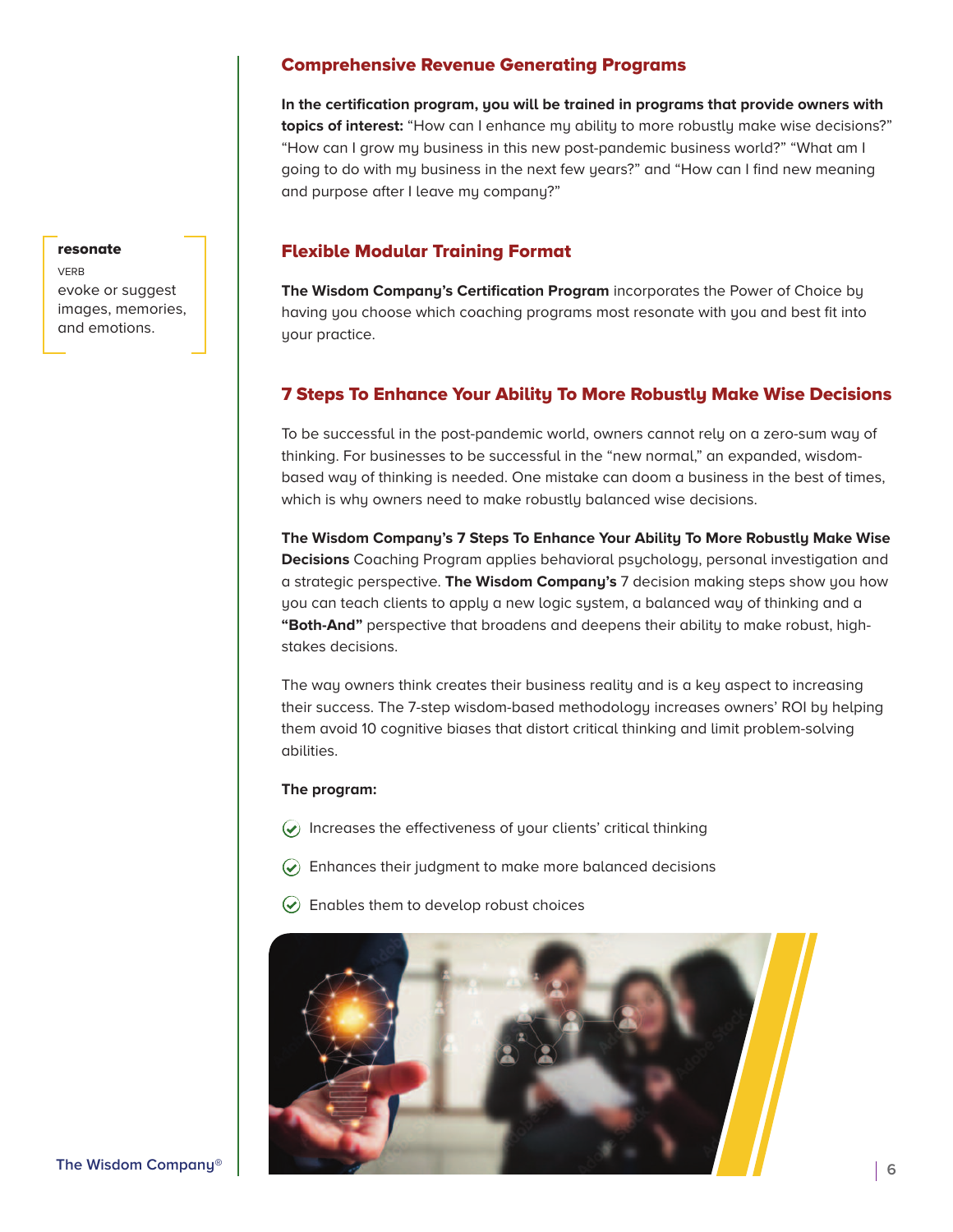#### Help Owners Transition Into A New Balanced Stakeholder Business **Model**

#### **the Wisdom of Business:**

#### 7 Principles of the Balanced Business Paradigm Coaching Program

This wisdom-based program for creating sustained growth in stakeholder capitalism shows owners how to be successful in the "new normal" for doing business. Our Program, based on 7 scientifically proven universal principles, provides the framework for Stakeholder Capitalism with a sustainable growth model and an effective ecosystem. (Grow-Program)

#### $\oslash$  Create Workplace Consensus Through Mutual Respect Coaching Program

In the past five years, 1 in 5 Americans have left their jobs because of political conflict in the workplace, and 53% of workers limit social interactions with coworkers because of differing political beliefs. This comes at a cost of \$223 billion dollars to US companies.

Being trained in the 7 Steps for Depolarizing Thinking and Creating Harmonious Consensus Program enables you to teach the wisdom-based cognitive methodology that counterbalances polarization and establishes harmonious relationships among all stakeholders. (Consensus Program)

#### $\oslash$  Help Owners to Robustly Make Wise Decisions about "What to Do with My Business?"

This project management program is designed specifically for business owners who want to objectively decide on which 10 options are available for the future of their business. (DECIDE Program)

#### $\circledcirc$  Help Owners Create New Lives Filled with Meaning and Purpose after They Have Left Their Companies

This personal strategic thinking program is designed specifically for business owners who want to decide on which direction or options they wish to evaluate before they leave their business to pursue a rewarding life afterwards. (LIVE Program)



#### polarization

NOUN division into two sharply contrasting groups or sets of opinions or beliefs.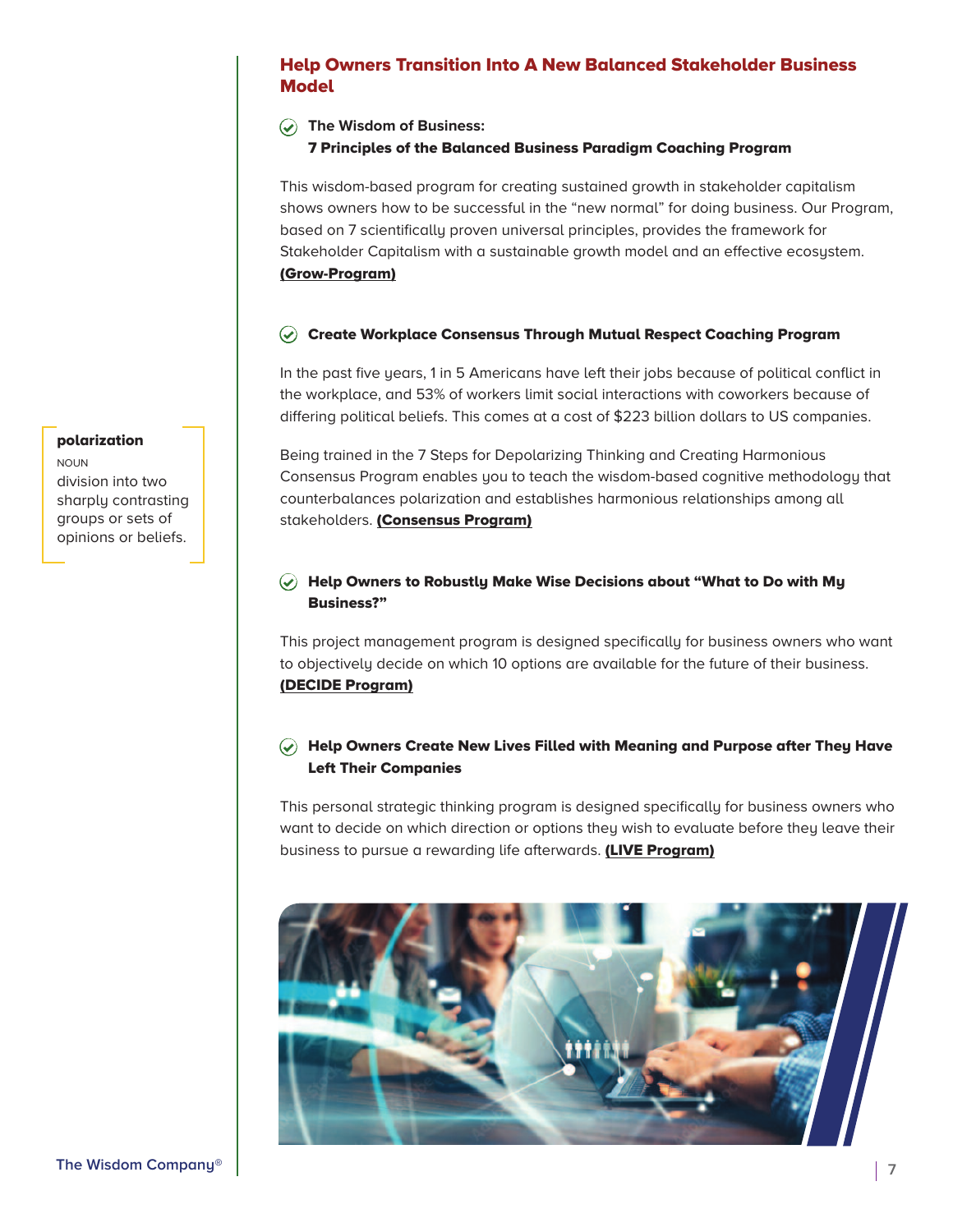#### transition

NOUN the process or a period of changing from one state or condition to another.

#### Personal Transition Planning Training Programs

#### Learn How to Guide People Through Change

As a trained **Personal transition Planning Consultant**, you will be able to help late career executives and professionals explore their lives and shape their futures by providing a framework for them to navigate the murky waters of transitioning out of their current positions. (Transition Program)

The coaching program also helps you show people who are experiencing a major life transition such as retiring, going through a divorce or the loss of a loved one how to start a process for exploring new ideas and how to address their concerns about the next stage of their lives.

#### $\Diamond$  Help Executives, Professionals and Employees Achieve Work-Life Balance

The Balancing Life Your Way Workshop gives participants 50+ the opportunity to create a personalized work-life plan for how they can experience balance in their lives today and prepare for the transition into a meaningful new life after they have left their full-time positions. (Balance Program)

#### $\circledcirc$  Freedom To Be Your True Self Online Workshop

The wisdom-based personal development program applies the self-directive dimension of wisdom and a comprehensive System of Self-Discovery that helps people refocus their awareness inwardly, re-identify with who they really are, help them go beyond old negative conditioning, fears, and critical self-talk, thus allowing them to live lives of authenticity. The program also provides the methodology for owners and executives to become authenticity-based and interact with all stakeholders from the transcendent motivation level. (FREEDOM Program)

#### **Significance**

Your participation in the certification program is extremely empowering by having you assume a new role, that of a co-creator of the post-pandemic business world. By becoming an active participant, you are helping the next stage of the evolutionary level of capitalism to emerge. The certification program also adds a new level of significance to your practice by providing the knowledge and skillset for you to be an advisor/coach of a new, smart, business strategy of **"Doing Well by Doing Good"** that increases companies' profits while helping the environment and society.